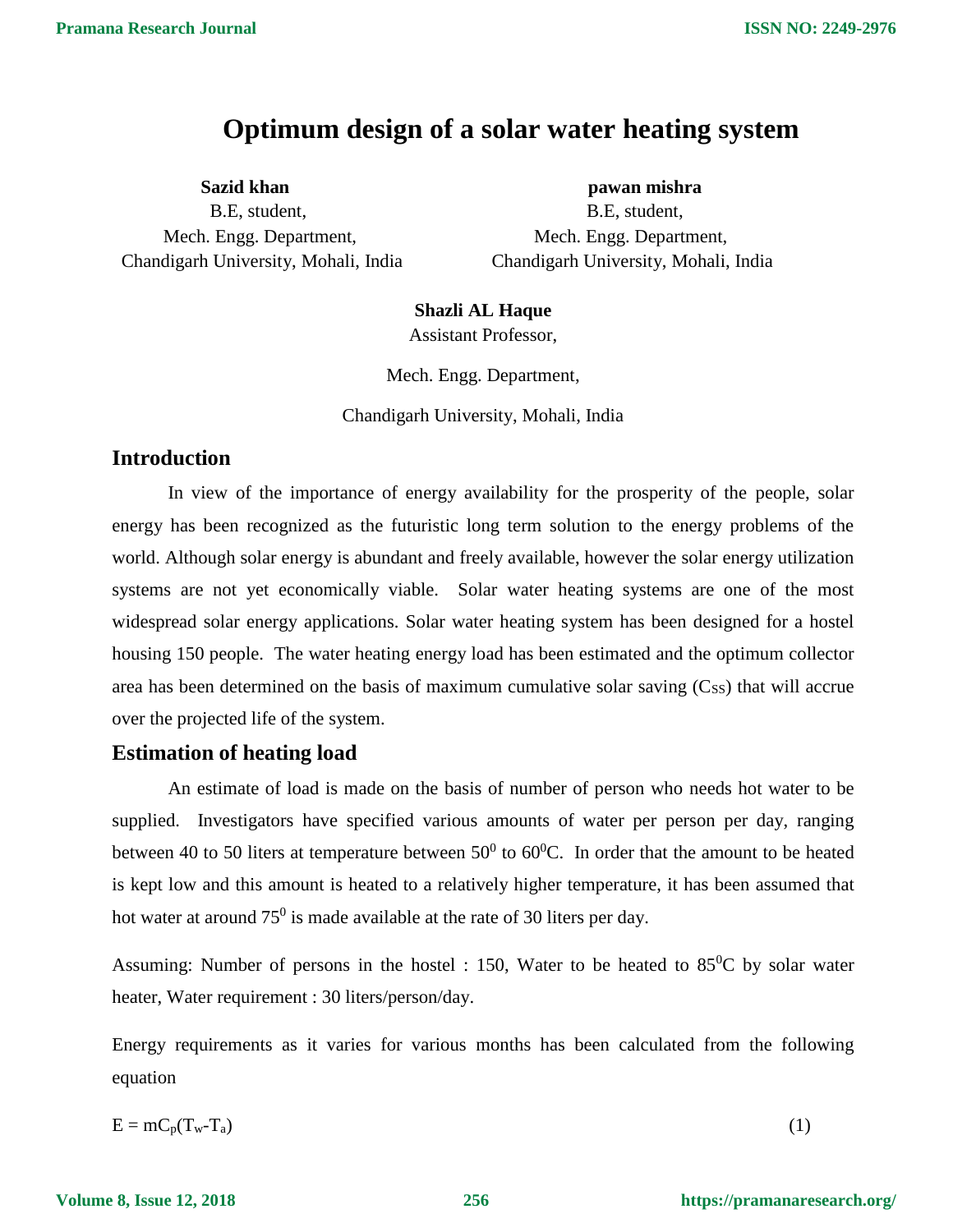#### **Pramana Research Journal**

Where m is the mass of water to be heated,  $C_p$  is the specific heat of water,  $T_w$  is the temperature to which the water is required to be heated,  $T_a$  is the inlet/ambient temperature of water.





#### Fig.1 Layout of the system Fig.2 drawing of a single flat plate collector

| Area of collector $(A_c)$ :         | $1 \text{m}^2$   |
|-------------------------------------|------------------|
| Number of transparent cover:        |                  |
| Thickness of glass cover:           | $3.2 \text{ mm}$ |
| Number of fluid pipe:               | Ч                |
| Thickness of insulation:            | $25 \text{ mm}$  |
| $\alpha$ $\alpha$ $\alpha$ $\alpha$ |                  |

the thermal efficiency of such a collector is given below:

$$
\eta = F_R(\tau \alpha) - \frac{F_R * U_L(T_{fi} - T_a)}{I_{TT}} \tag{2}
$$

Where, 
$$
\tau_{\alpha} = \frac{\tau \cdot \alpha}{1 - (1 - \alpha)\rho}
$$
,  $\tau =$  Transmittance

 $(3)$ 

$$
\tau_r = \frac{1-\rho}{1+\rho} \tag{4}
$$

$$
\tau_a = e^{-kL} \tag{5}
$$

K=extinction coefficient  $= 0.0372$  per m

L= length of light travel in glass =  $0.0032$  meter

$$
\alpha = \mathbf{1} - (\boldsymbol{\rho} + \boldsymbol{\tau}) \tag{6}
$$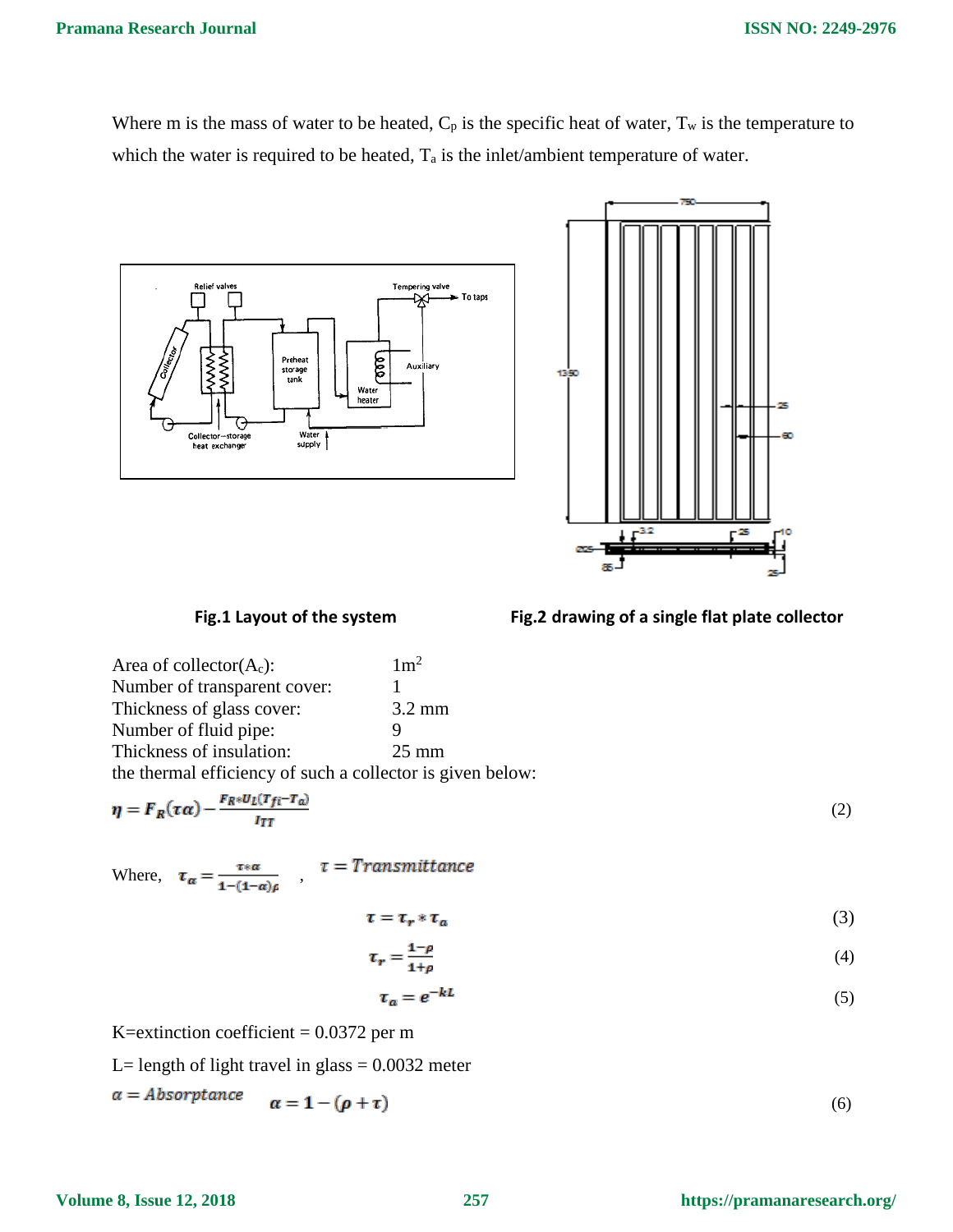**ISSN NO: 2249-2976**

$$
\rho = \text{Reference} \qquad \rho = \left(\frac{1-n}{1+n}\right)^2 \tag{7}
$$

 $n=$  Reflective index of low iron tempered glass = 1.54

$$
F_R = \left(\frac{m \cdot c_p}{A_C \cdot U_L}\right) \left[1 - e^{-\left[\frac{A_C \cdot U_L \cdot F}{m \cdot c_p}\right]}\right] \tag{8}
$$

$$
F' =
$$
 Collector efficiency factor = .85

 $A_c = 1m^2$ ,  $C_p = 4.2$  KJ/kg-K, M = 0.014 m<sup>3</sup>/s/m<sup>2</sup>collector(normal)

$$
U_L = U_B + U_T + U_E \tag{9}
$$

 $U_L$ = overall loss coefficient,  $U_B$  = bottom loss coefficient,  $U_T$  = top loss coefficient  $U<sub>E</sub>$  = side loss coefficient (negligible)

$$
\boldsymbol{U}_B = \frac{k}{\delta} \tag{10}
$$

 $T_{a}$  = ambient temperature,  $T_{p}$  = plate temperature,  $T_{pm}$  = mean temperature of plate

$$
U_{T} = \left| \frac{N}{\frac{c}{T_{pm}} \left[ \frac{T_{pm} - T_{a}}{n + f} \right] * e} + \frac{1}{h_{w}} \right|^{-2} + \frac{\sigma (T_{pm}^{2} + T_{a}^{2}) (T_{pm} + T_{a})}{(\epsilon_{p} + 0.00591 n * h * w)^{-1} + \frac{2n + f - 1 + .33 \epsilon_{p}}{\epsilon * g} - N}
$$
\n(11)

N = number of covers = 1,  $\epsilon_p$  = Emissivity of plate material = 0.75,

$$
\epsilon_g = Emissivity \ of \ glass = 0.94, e = 0.43(1 \cdot 100/T_{pm})
$$
  
\n
$$
c = 520(1 + 0.00051 * \beta^2)
$$
 (12)

$$
\beta = Tilt angle in radian = 0.7 radians (40^0)
$$

$$
f = (1 + 0.089h_w - 0.1166h_w * \epsilon_p)
$$
 (13)

 $h_w = wind\,convection\,heat\,transfer\,coefficient$ 

$$
h_w = 5.7 + 3.8v
$$

 $v = velocity$  of wind  $\sigma = 5.67 * 10^{-8}$   $l_{ff} = intensity$  of solar radiation

K = thermal conductivity =  $0.032$  W/m<sup>2</sup> K

#### **ECONOMIC ANALYSIS**

For economic optimization of a solar thermal energy system to be installed for heating of water, the savings which will accrue annually and on a long term basis, are been calculated.

(14)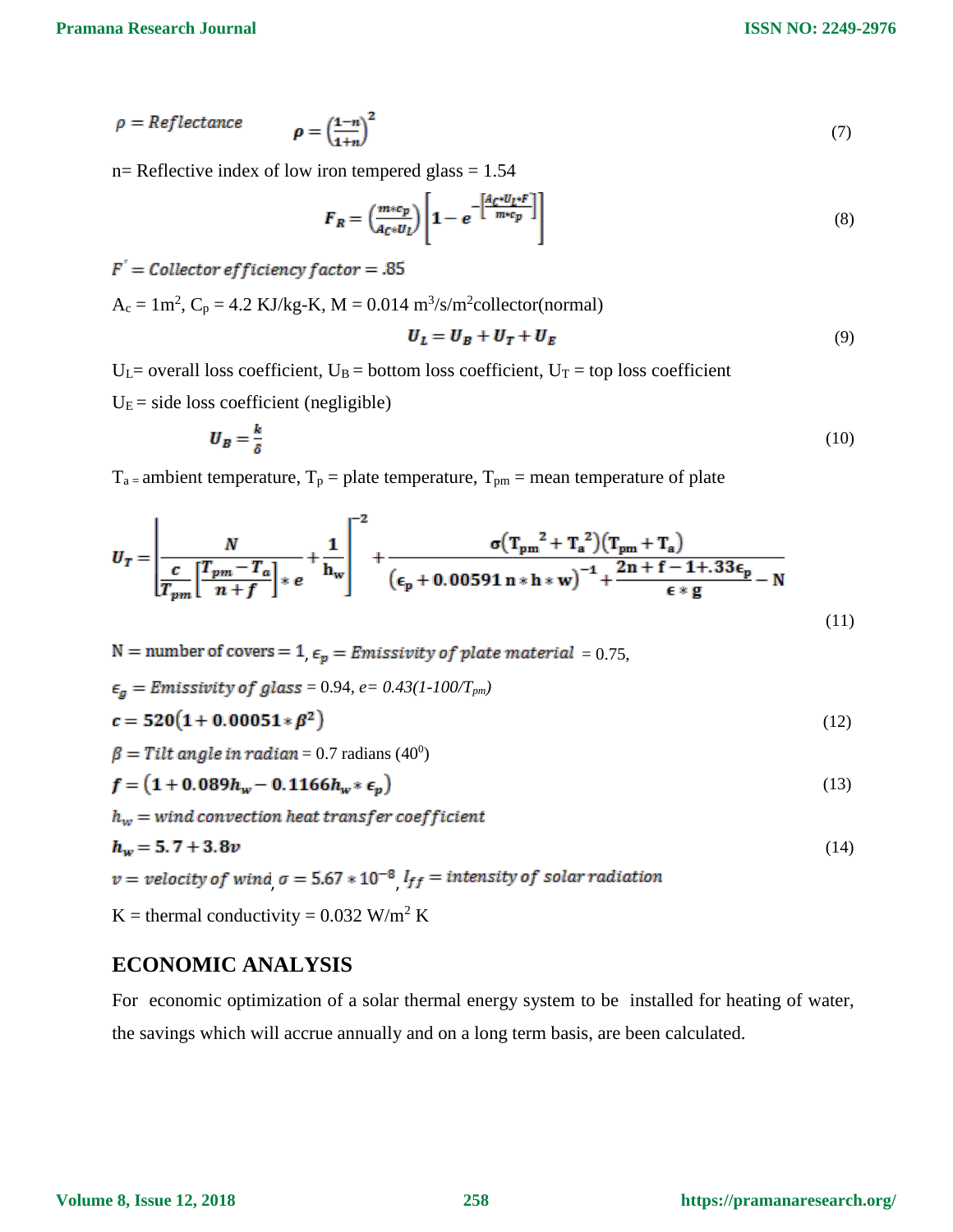## **SOLAR FRACTION**

Solar fraction is defined as a fraction of the load supplied by solar energy.

Monthly Solar Fraction f=

 $\ddotsc$ 

If f>1 then value of f is to be taken unity. Annual solar fraction is defined as

÷.

$$
Annual Solar Fraction f = \frac{\sum_{n=1}^{n=12} \frac{E_{Loss} f}{E_{loss}}}{E_{loss}}
$$
\n(15)

The f-chart method will be used to calculate the the solar fraction of each month and the total solar fraction of the year for an assumed collector area. The parameters required for determining the solar fraction are :

$$
X = F_R U_L (T_{Req} - T_a) D t A_c / L \& (16)
$$

$$
Y = F_R(ta)H_T N A_c/L
$$
 (17)

Where:

 $F_R$  = collector heat exchanger efficiency factor<sup>2</sup>

 $U_L$  = collector overall loss coefficient (W/m<sup>2 0</sup>C)

 $Dt = total$  number of seconds in month

 $T_a$  = monthly average ambient temperature (<sup>0</sup>C)

 $T_{ref}$  = empirically derived reference temperature (100<sup>0</sup>C)

 $L =$  monthly total heating load for space heating and hot water (J)

 $H_T$  = monthly average daily radiation incident on collector surface per unit area (J/m<sup>2</sup>)

 $N =$  days in month

(ta)= monthly average transmittance-absorptance product

$$
f = 1.029Y - 0.065X - 0.245Y^2 + 0.0018X^2 + 0.0215Y^3
$$
\n
$$
(18)
$$

Annular solar fraction is given by:

$$
f' = \frac{\sum f_i L_i}{\sum L_i} \tag{19}
$$

Fuel savings brought about as a result of this fraction is given by  $C_f f^2E$ . Using an assumed value of  $C_f=0.0005$  Rs/kJ (Rs 10per kg coal of calorific value of 20000kJ/kg), the fuel savings for all months are calculated. Table1 shows the values of fuel saving for different assumed values of collector areas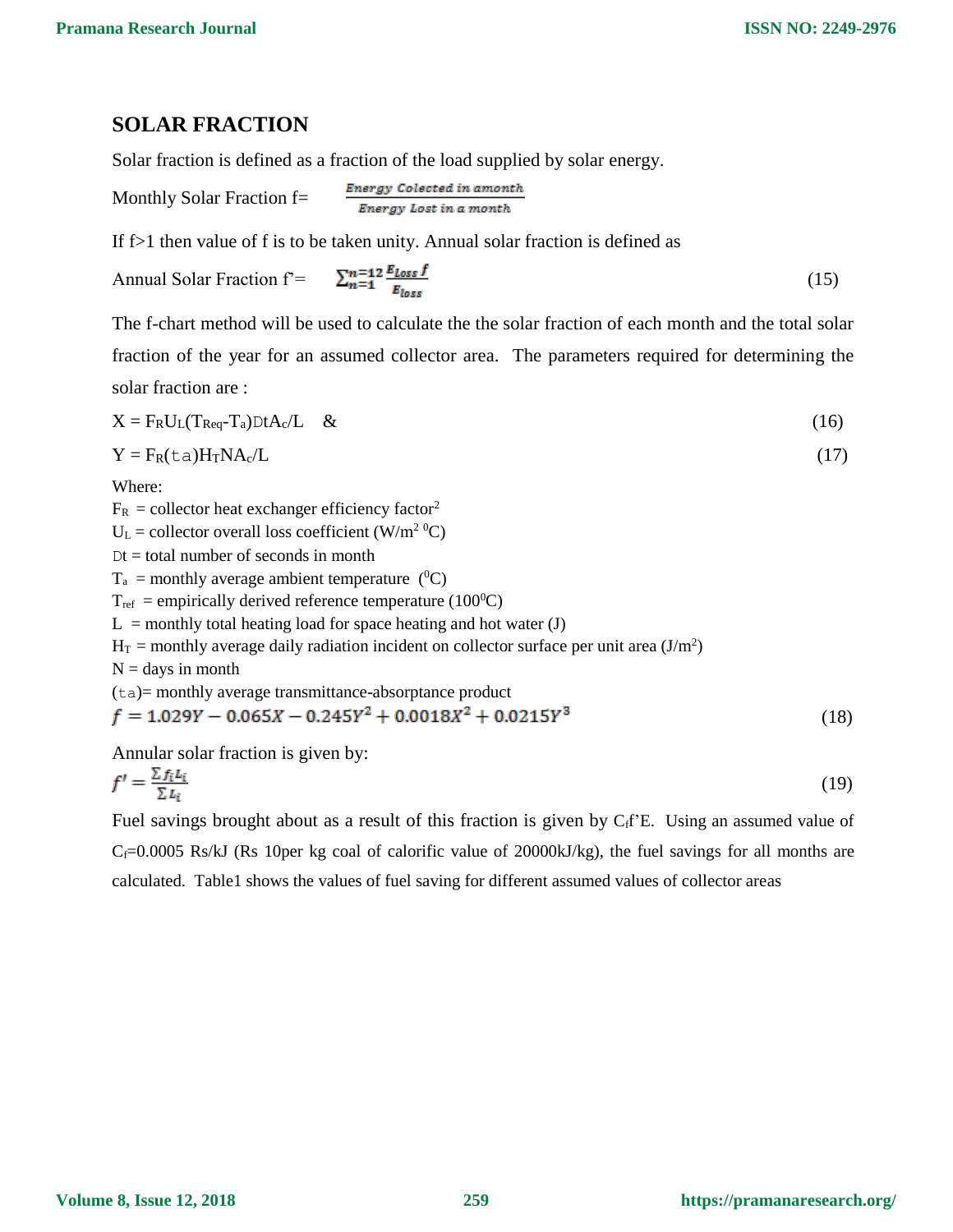| S. No.         | Area $(m2)$ | Fuel saving, C <sub>f</sub> f <sub>s</sub> E (Rs) |
|----------------|-------------|---------------------------------------------------|
| $\mathbf{1}$   | 50          | 82124                                             |
| $\overline{2}$ | 75          | 113535                                            |
| 3              | 100         | 139356                                            |
| $\overline{4}$ | 125         | 159565                                            |
| 5              | 150         | 172869                                            |
| 6              | 200         | 181376                                            |
| $\overline{7}$ | 225         | 187300                                            |
| 8              | 250         | 192318                                            |
| 9              | 275         | 196473                                            |
| 10             | 300         | 199576                                            |
| 11             | 325         | 202123                                            |
| 12             | 350         | 204255                                            |
| 13             | 375         | 205807                                            |

#### **Table 1:Values of fuel saving for different assumed values of collector areas**

## **CUMULATIVE SOLAR SAVINGS**

A few financial criteria have been proposed and utilized for assessing and enhancing sunlight based vitality framework. One of them is life cycle sparing or aggregate sunlight based sparing.

The existence cycle cost (LCC) is the total of the all cost related with a vitality conveyance framework over its life time or a chose time of investigation, in the present rupee, and considers time estimation of cash. The essential thought of life cycle cost is that foreseen future expenses are taken back to introduce cost (reduced) by ascertaining what amount would need to be contributed at the market rebate rate to have the assets accessible when they were required. An existence cycle cost investigation incorporates expansion while assessing future costs.

The general thought is that life cycle reserve funds (LCS) (net present worth) are the contrast between the existence cycle expenses of a traditional fuel-just framework and the existence cycle cost of the sun powered in addition to assistant vitality framework.

The Cumulative sun powered investment funds over a time of 'n' years is gotten by summing the present worth of the yearly sunlight based sparing and thinking about the underlying initial installment.

.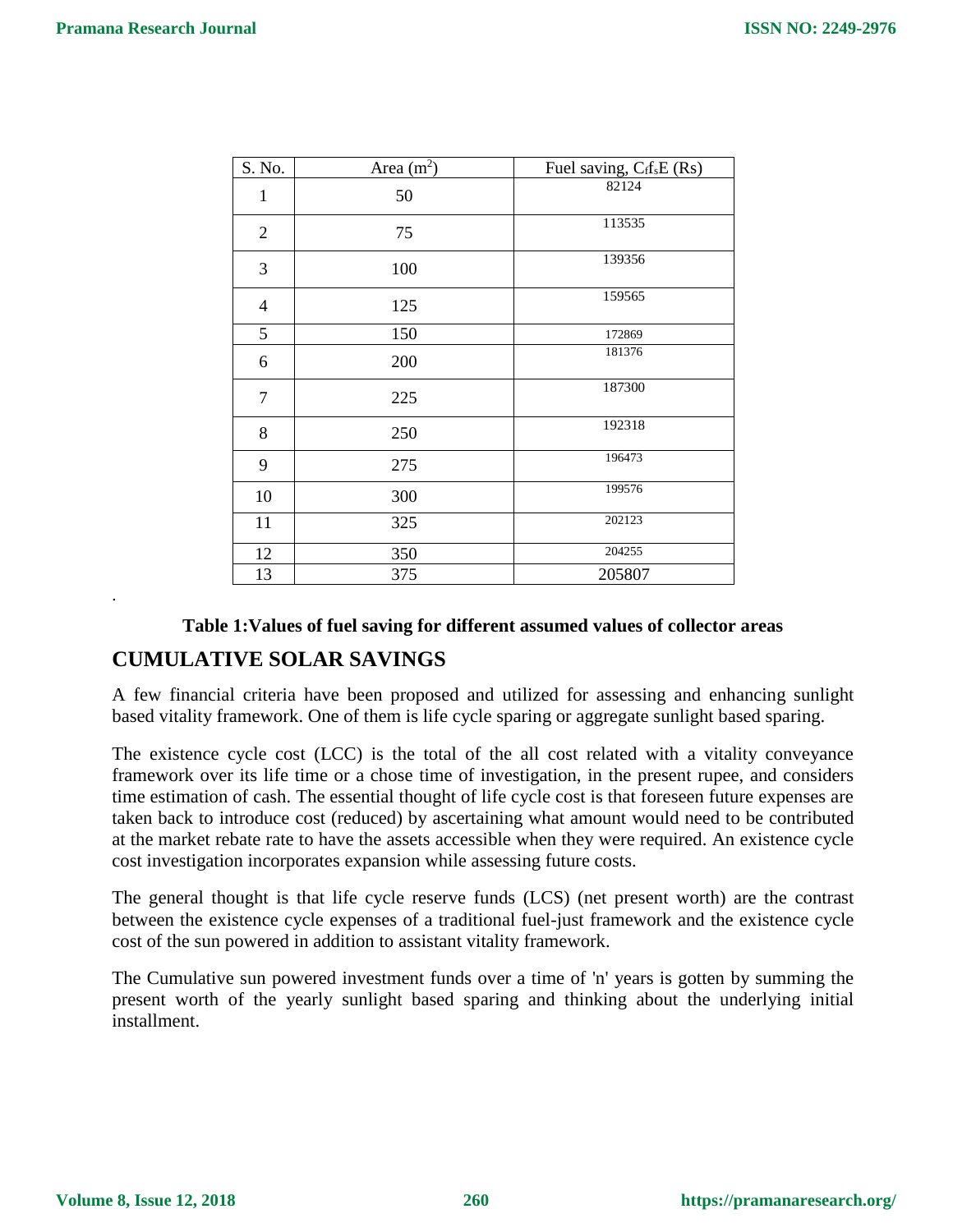| If:            |                         |                                                                     |
|----------------|-------------------------|---------------------------------------------------------------------|
| $C_A$          | $\equiv$                | Collector cost (in $\text{Rs/m}^2$ )                                |
| $\mathbf C$    | $\equiv$                | Collector cost (in Rs)                                              |
| $f_1$          | $\equiv$                | Fraction taken as loan                                              |
| $d_1$          | $\equiv$                | Interest rate on loan                                               |
| n <sub>1</sub> | $=$                     | Pay back period of loan in yrs $(n_1=10 \text{ yrs})$               |
|                |                         | $E_{\text{Total Loss}} =$ Annual energy load                        |
| $f^{\prime}$   | $\equiv$                | Annual solar fraction                                               |
|                |                         | $f^{\prime}E$ Total loss = G = Annual saving of conventional energy |
| $C_f$          | $=$                     | Cost of conventional energy (in Rs per MJ)                          |
| $i_{\rm f}$    | $\qquad \qquad =\qquad$ | Rate of increase every year                                         |
| M              | $\equiv$                | Annual maintenance cost (in Rs)                                     |
| $i_{m}$        | $=$                     | Rate of increase in maintenance cost                                |
| d              | $\equiv$                | Market discount rate                                                |
| $r_d$          | $\equiv$                | Depreciation rate                                                   |
| $r_{t}$        | $=$                     | Income tax rate                                                     |
|                |                         |                                                                     |

Considering a solar energy system such that:

- 1. The system requires a total investment C of which a fraction  $f_1$  is taken as loan. The interest rate on loan is  $d<sub>l</sub>$  and the loan is to be paid back in equal installments over a period of n years. Total Investment C= Unit cost of collector x Area of collector Total Investment  $C = C_A x A_c$
- 2. The yearly vitality load to be met be E Total Loss and expect that the close planetary system supplies a portion f' of this heap. This would result in a yearly sparing of ( f' E Total Loss) of ordinary vitality. Expect that the expense of this vitality is cf per unit of vitality and that it increments at the rate of if consistently.
- 3. The close planetary system requires upkeep cost M every year and this will increment at the rate of im consistently.
- 4. The expense findings are permitted both on the intrigue part of the yearly credit reimbursement portion and additionally on devaluation of the framework. The deterioration is thought to be at a uniform rate  $r\neg d$  every year. The pay charge rate is  $r_t$ .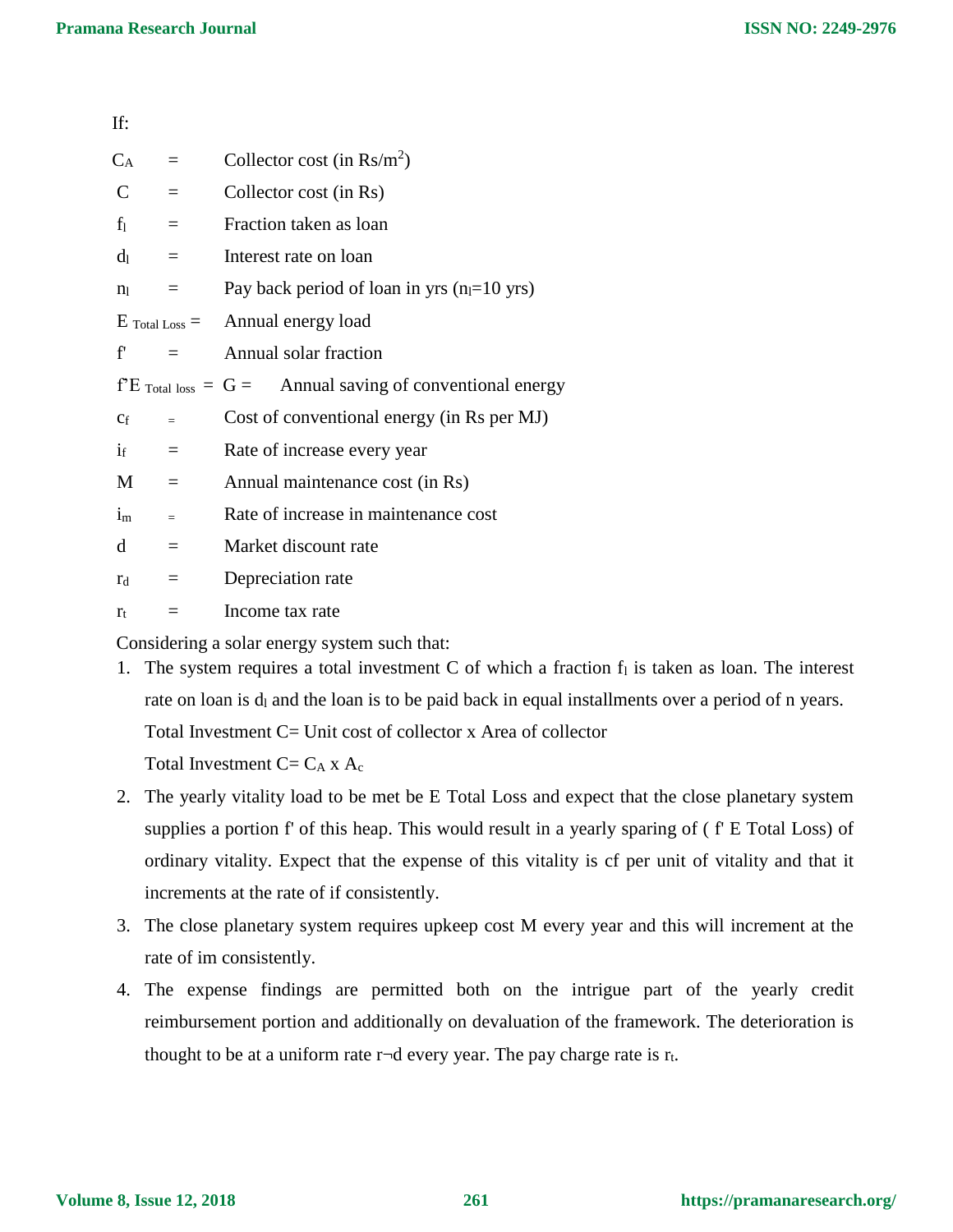In any year j

Field savings = 
$$
c_f (1+i_f)^{j-1} f^2
$$
 E<sub>Total Loss</sub>

\nAnnual repayment on loan =  $\frac{d_l f_l c}{[1-(i+d_l)^{\pi}]}$  if j ≤ n

\nMaintename charges =  $(1+i_m)^{j-1} M$ 

\nTax deduction on the interest =  $[1 - \frac{(1+d_l)^{j-1}-1}{(1+d_l)^{\pi})-1}] r_t d_l f_l C$  if j ≤ n

\ncomponent of loan repayment

\nTax deduction on depreciation =  $r_t r_d C$  if j ≤  $\frac{1}{r_d}$ 

\nThus annual solar savings in the year j=

$$
c_f (1+i_f)^{j-1} f^2 E_{\text{Total Loss}} - \frac{d_l f_l c}{\left[1 - \frac{1}{(1+d_l)^n}\right]} - (1+i_m)^{j-1} M + \left[1 - \frac{(1+d_l)^{j-1} - 1}{(1+d_l)^n - 1}\right] r_t d_l f_l C + r_t r_d C \tag{20}
$$

The cumulative solar saving over a period of n years is obtained by summing up the present worth of the annual solar savings and considering the initial down payment. Thus

Cumulative Solar Saving (CSS) =

$$
- (1-f_1) C + G \sum_{j=1}^{j=n} \frac{(1+i_f)^{j-1}}{(1+d)^j} - \frac{d_1f_1C}{[1-\frac{1}{(1+d_1)^n}]} \sum_{j=1}^{j=n} \frac{1}{(1+d)^j} - M \sum_{j=1}^{j=n} \frac{(1+i_m)^{j-1}}{(1+d)^j}
$$

$$
+ r_{t}d_{1}f_{1}C \sum_{j=1}^{j=n} \frac{1}{(1+d)^{j}} \left[1 - \frac{(1+d_{l})^{j-1}-1}{(1+d_{l})^{n}-1}\right] + r_{t}r_{d}C \sum_{j=1}^{n} \frac{1}{(1+d)^{j}}
$$
(21)

On summing the progression, we get Cumulative Solar Saving  $(CSS)$  =

$$
- (1-f1) C + \frac{G}{(d-if)} [1 - \left\{ \frac{(1+if)}{(1+d)} \right\}]^n] - \frac{d!f!C}{[1 - \frac{1}{(1+d)} \pi]^d} [1 - \frac{1}{(1+d)} \frac{M}{[1 - \frac{1}{(1+d)} \pi]} - \frac{M}{(d-if)} [1 - \frac{(1+if)}{(1+d)} \pi] + r_t d_t f]C
$$
  

$$
\left[ \frac{(1+di)^{nl}}{(1+d)^{nl}} \frac{1}{d} \left\{ \frac{(1+di)^{nl} - 1}{(1+di)^{nl} - 1} - \frac{1}{\{(1+di)^{nl} - 1\}} \frac{1}{(d-di)} \left\{ 1 - \frac{(1+di)^{nl}}{(1+d)} \right\} \right\} + \frac{rt \pi C}{d} [1 - \frac{1}{(1+d)^{rd}} ] \qquad (22)
$$

n is the number of years at which CSS is to find out for above equation n≥n<sub>l</sub>, n≥(1/r<sub>d</sub>), d≠i<sub>f</sub>, d≠i<sub>m</sub> & d≠d<sub>l</sub>

|  |  |  | Table 2 Values of variable Parameters |
|--|--|--|---------------------------------------|
|--|--|--|---------------------------------------|

| S. no | Description                                   | Parameter | Value |
|-------|-----------------------------------------------|-----------|-------|
|       |                                               |           |       |
|       | Specific heat of water (kJ/kg-K)              |           | 4.2   |
|       | Thermal conductivity for glass wool $(W/m-K)$ | $K_{w}$   | 0.69  |
| 2     | Transmittivity absorbtivity product           | τα        | 0.81  |

#### **Volume 8, Issue 12, 2018**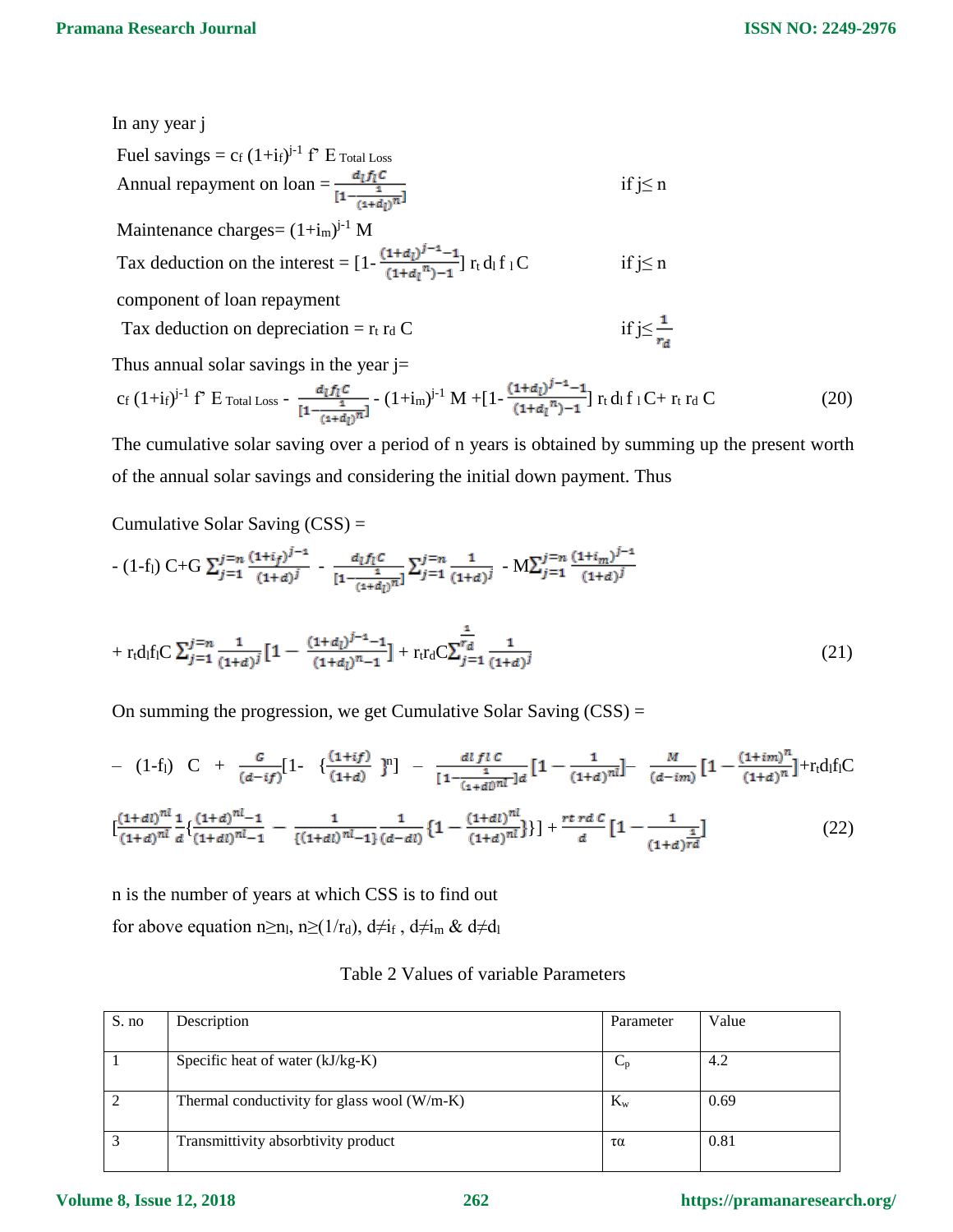| $\overline{4}$ | Collector efficiency factor          | F'             | 0.85               |
|----------------|--------------------------------------|----------------|--------------------|
| 5              | Depreciation rate                    | $r_d$          | 0.25               |
| 6              | Income tax rate                      | $r_t$          | 0.55               |
| $\overline{7}$ | Maintenance cost(Rs)                 | M              | 5% of initial cost |
| $\overline{8}$ | Rate of increase of maintenance cost | $i_{m}$        | 0.05               |
| 9              | Initial down payment factor          | f1             | 0.2                |
| 10             | Rate of increase of fuel cost        | $i_{\rm f}$    | 0.04               |
| $11\,$         | Payback period(years)                | n <sub>1</sub> | 10                 |
| 12             | Ambient Temperature(°C)              | $T_a$          | From graph         |
| 13             | Solar Intensity( $W/m2$ )            | $H_s$          | From graph         |
| 14             | Collector cost(Rs)                   | $C_A$          | 8000               |
| 15             | Fuel cost(Rs/KJ)                     | $C_f$          | 0.0005             |
| 16             | Market discount rate                 | D              | 0.1                |

#### **DETERMINATION OF OPTIMUM COLLECTOR AREA:**

The physical dimensions of the solar water heater can be determined from design consideration and the economic analysis of the entire system can be carried out to determine Cumulative Solar Savings. This analysis can be then used to determine the optimum size of the heating system. It may be noted that the results needed to be presented in terms of optimum solar collector area  $(A_c)$ . For this purpose a step by step procedure has been followed which is given below:

Annual solar fraction is calculated

 $f = \frac{Energy collected in a month}{Energy lost in a month}$ 

(Using: f=1 when  $f > 1$ .)

$$
f' = \frac{\sum f_i L_i}{\sum L_i}
$$
 (23)

Annual solar fraction is defined as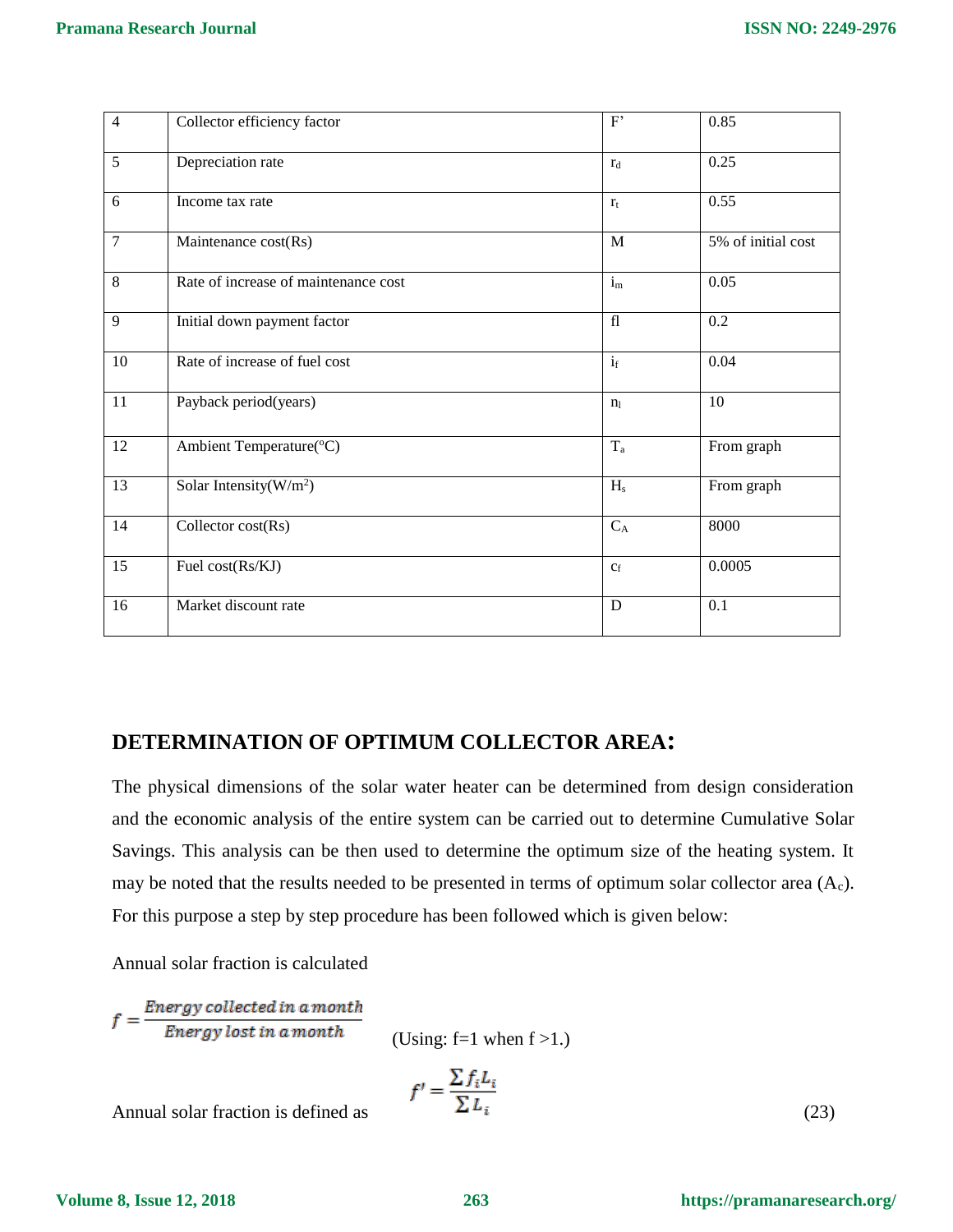**ISSN NO: 2249-2976**

Cumulative solar saving is calculated for the desired range of collector area obtained from above equation

Total Investment C= Unit cost of collector x Area of collector

$$
Total Investment C = C_A \times A_c \tag{24}
$$

Cost of conventional fuel saved in first year=  $C_f$  x  $f<sup>2</sup>E<sub>lost</sub>$  yearly

Cumulative Solar Saving (CSS) =

$$
-(1-f_1) C + \frac{G}{(d-i f)} [1 - {\frac{(1+i f)}{(1+d)}}]^{n} ] - \frac{d l f l c}{\left[1 - \frac{1}{(1+d) n l}\right]^{d}} [1 - \frac{1}{(1+d)^{n l}}]
$$

$$
-\frac{M}{(d-im)}\left[1-\frac{(1+im)^n}{(1+d)^n}\right]+r_t d_l f_l C\left[\frac{(1+d)^{nl}}{(1+d)^{nl}}\frac{1}{d}\left\{\frac{(1+d)^{nl-1}}{(1+d)^{nl-1}}-\frac{1}{\{(1+d)^{nl-1}}\frac{1}{(d-dl)}\left\{1-\frac{(1+dl)^{nl}}{(1+d)^{nl}}\right\}\right\}\right]
$$

$$
+\frac{rt\,rd\,C}{d}\left[1-\frac{1}{(1+d)^{rd}}\right]
$$
(25)

n is the number of years at which CSS is to find out n=10

For above equation n≥n<sub>l</sub>, n≥ (1/r<sub>d</sub>), d≠i<sub>f</sub>, d≠i<sub>m</sub> & d≠d<sub>1</sub>

The values of  $C_{SS}$  have been obtained for desired range of collector area for the fixed values of variable parameters i.e. cost of collector, cost of conventional fuel, market discount rate & rate of interest.



**Fig.18 Graph between cumulative solar saving with area of collector**